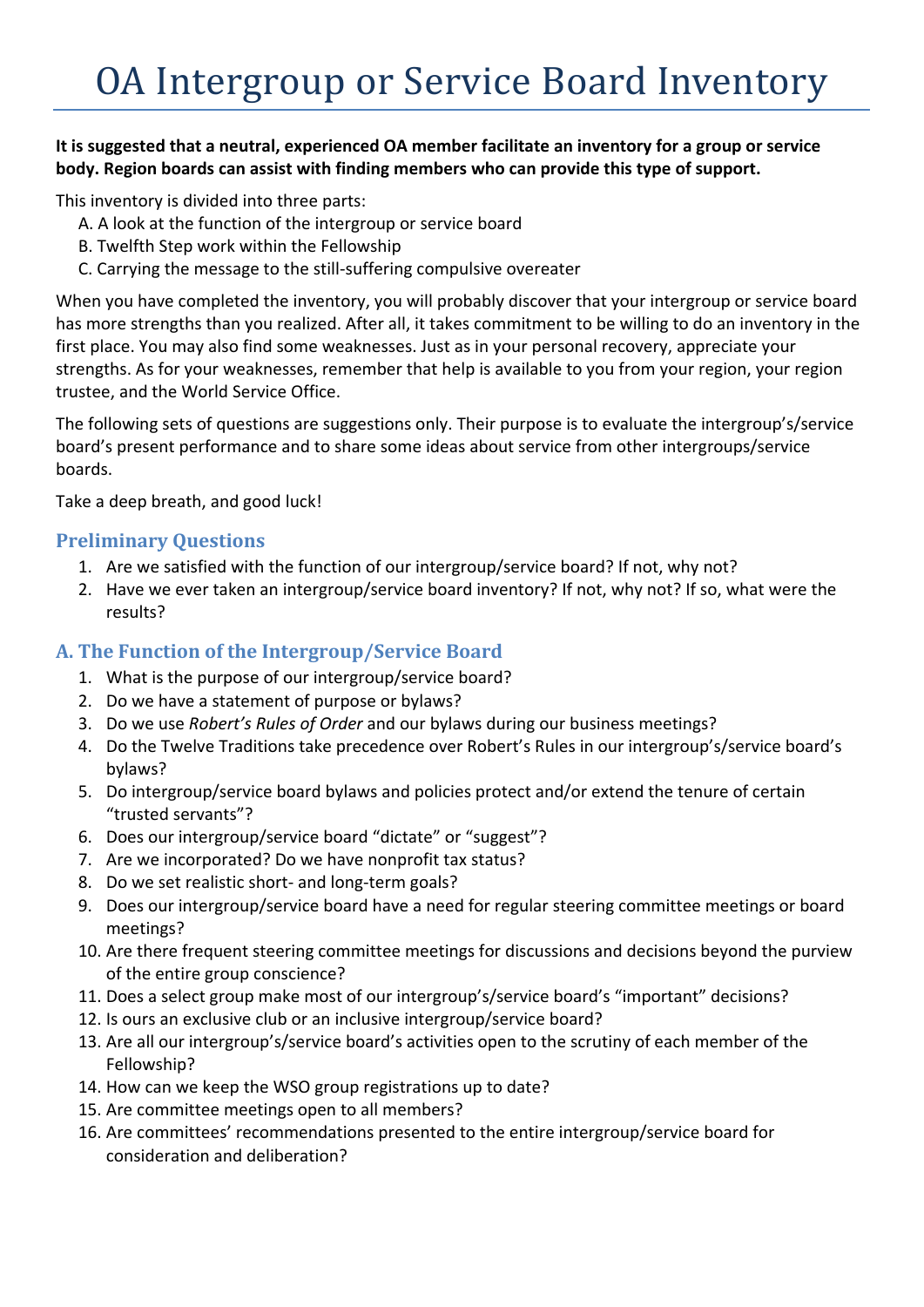- 17. Do we choose our service people with care and consideration, placing principles before personalities?
- 18. Is anonymity honored within our intergroup/service board?
- 19. Is an opportunity given to each member to participate in the intergroup's/service board's activities?
- 20. Do we have a budget that includes a prudent reserve and contributions to region and the WSO?
- 21. Have we done all we can to provide an attractive and convenient meeting place?
- 22. Are we committed to participating in the region and world service structure?
- 23. Do we make every effort to fund our representatives to region assemblies and the World Service Business Conference?
- 24. How often do our "trusted servants" say, "Trust me, I know what's best"?
- 25. Is there a frequent need for quick decisions?
- 26. Is there a place on our intergroup's/service board's agenda for open sharing and expressing group concerns?
- 27. Who decides how our intergroup/service board spends money?
- 28. Do we see complete monthly financial reports, or just the general fund's beginning and ending balance?
- 29. Does our intergroup/service board have special savings accounts?
- 30. Are funds readily available, or are they invested?
- 31. Is the prudent reserve truly prudent, or is it a hedge against a worldwide recession?
- 32. Are the requests for intergroup/service board contributions consistent with expenditures shown on the financial reports?
- 33. How long has the treasurer been in control of the books?
- 34. Are there multiple signatories on all accounts?
- 35. Does someone other than the treasurer reconcile bank accounts?
- 36. Have the books been audited lately?

# **B. The Twelfth Step Within**

- 1. Do all the groups in our geographic area know about our intergroup/service board and the services we provide?
- 2. Are all the groups in the area affiliated with an intergroup/service board?
- 3. Do we keep in touch with groups who don't send representatives or contributions to the intergroup/service board?
- 4. Do we let all groups know how they can support the intergroup/service board through service and financial contributions?
- 5. Do we encourage the Seventh Tradition's 60/30/10 (or another) contribution formula, making sure our area groups know about it?
- 6. Do we inform all members and groups of the structure of OA?
- 7. Do we sponsor OA workshops and marathons for OA members in our area?
- 8. Do we keep our meeting list current?
- 9. Do we publish a newsletter for the groups in our area?
- 10. Do we maintain a stock of OA-approved literature for sale?
- 11. Do we help new members find sponsors?
- 12. Do we arrange a system for groups to obtain abstinent OA speakers?
- 13. How do we help floundering groups?
- 14. Do we assist unaffiliated groups in nearby areas to form their own intergroups/service boards?
- 15. Do we address the special needs of our members, e.g., young people or the physically challenged, and try to find ways to meet their needs without isolating them?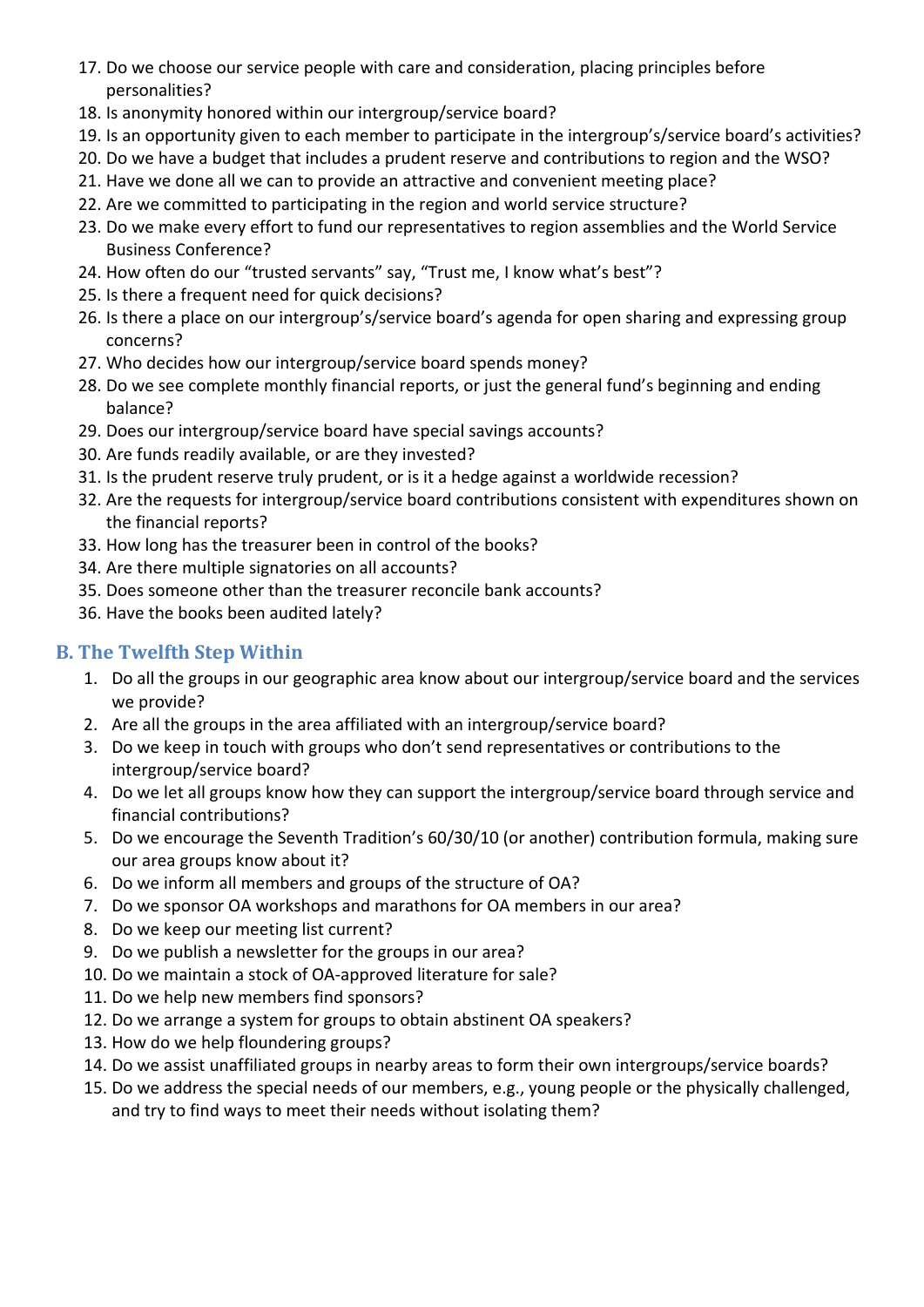## **C. Carrying the Message**

- 1. Do we have a permanent address and phone number that is answered twenty-four hours a day? Can we be reached:
	- a. by mail and email
	- b. by phone
	- c. by internet
	- d. by social media?
- 2. Is our intergroup/service board contact information listed in local directories?
- 3. Are we reaching compulsive overeaters in our community through:
	- a. meeting listings in local newspapers/directories
	- b. radio and TV public service announcements (PSAs)
	- c. calendar notices
	- d. newspaper, magazine, and online articles
	- e. news releases about special OA events
	- f. bulletin board notices
	- g. OA literature in libraries
	- h. special newcomer meetings
	- i. speakers list for various community organizations
	- j. social media ads
	- k. blogging
	- l. podcasts
	- m. other \_\_\_\_\_\_\_\_\_\_\_\_\_\_\_\_\_\_\_\_\_\_\_\_\_\_\_\_\_?

- 4. What have we done to bring the OA message to the attention of the professional community, such as:
	- a. medical professionals
	- b. physicians
	- c. nurses
	- d. dietitians
	- e. nutritionists
	- f. medical technicians
	- g. psychiatrists
	- h. psychologists
	- i. counselors
	- j. teachers
	- k. social workers
	- l. clergy
	- m. military
	- n. employee assistance counselors
	- o. other \_\_\_\_\_\_\_\_\_\_\_\_\_\_\_\_\_\_\_\_\_\_\_\_\_\_\_\_\_\_?
- 5. What are we doing to carry the message into institutions, such as:
	- a. schools
	- b. prisons and detention centers
	- c. hospitals
	- d. training facilities
	- e. nursing homes and retirement communities
	- f. other \_\_\_\_\_\_\_\_\_\_\_\_\_\_\_\_\_\_\_\_\_\_\_\_\_\_\_\_\_\_\_?